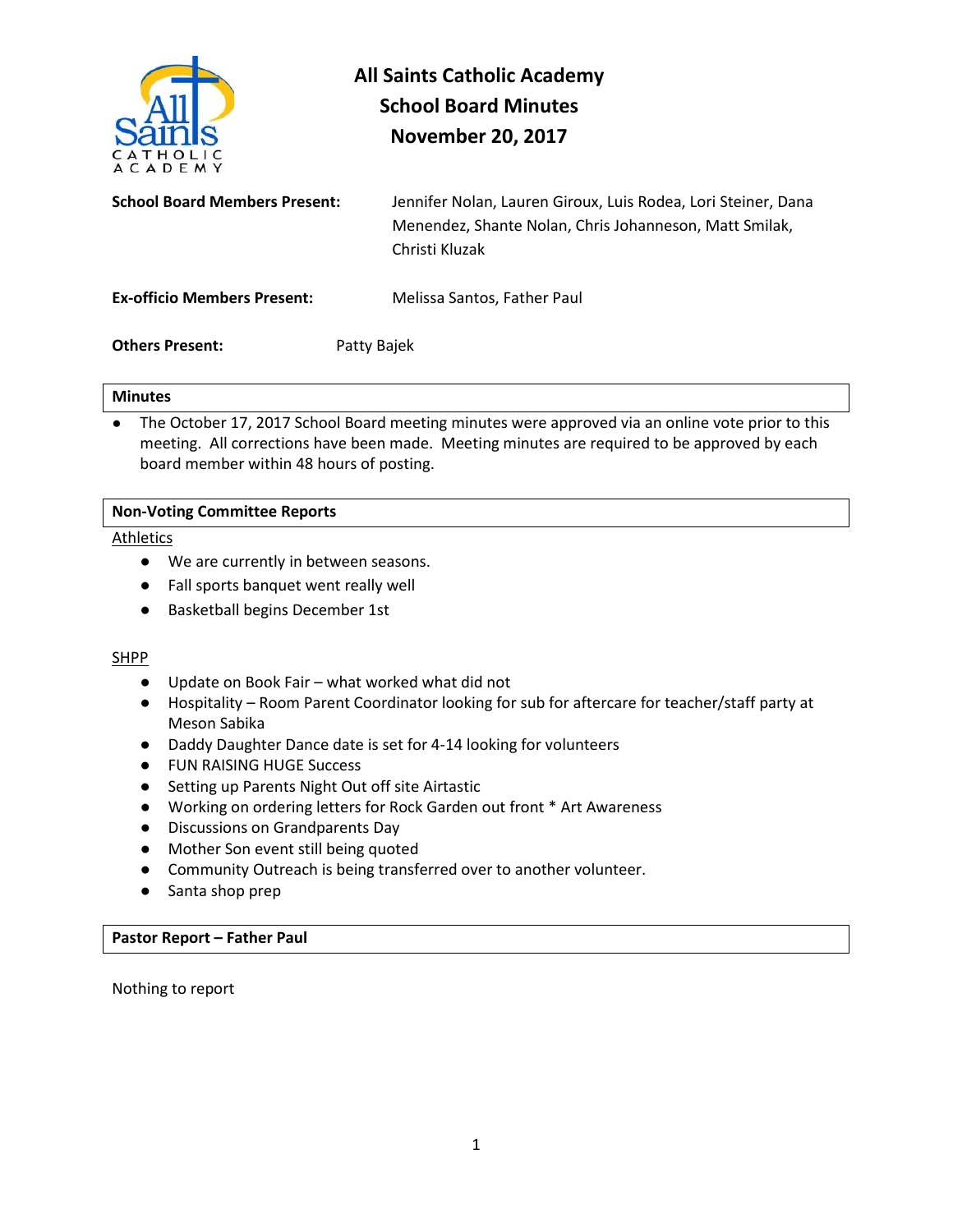- 1. Goal Tracker was updated and reviewed. Significant progress on many action items has been made. All committees should continue to update the goal tracker as progress is made--its a living document.
- Celebrate our Heritage Team. Mass and feast afterwards. Families are very thankful. Next meeting is Monday, November 27th. Schoolspeak has also been translated into Spanish. All of these initiatives have been helpful in opening lines of communications among our families.
- Review of Test Scores. A thorough review of outcomes have found that the scores are less about our curriculum but more about the test itself--how the questions and answers are presented.

2. Enrollment projections were shared with our school from Bob Ross, Superintendent of District 203. In 2021, we will begin to see an uptick in Kindergarten.

3. State of the School Address went well, though attendance was lower than hoped for. Next year, the address will be hosted on Curriculum Night.

4. Tax Credit Scholarship Program.

- Diocese has begun sharing information on this new initiative. This new program can help provide additional scholarship dollars to our school families.
- Funding for this begins now and the scholarships will be awarded for the 2018/2019 school year.
- We will partner with the diocese to identify and contact potential donors, as well as call prospective families to apply for the scholarships.

# **Voting Committee Reports**

Finance

- Justin Budd is a new member of the finance committee
- Summary Update: We are running ahead of budget at this time--regarding our revenue/expenses. Its trending positive for this quarter.
- Following through with our SOP's (tuition collection, etc)
- Copy of report shared with board

#### **Education**

- No report.
- Two new members: Debbie Freeston and Gina Gilmore

# Marketing

- Introduce Patricia Isom (fellow parent) to our committee. Patricia will serve as the school's parish coordinator. She will post the roster of volunteers for each parish. She will execute a plan for the parishes to follow each month.. This will allow the same message to be shared with each parish and also provide a resource for the parish volunteers.
- Discussed ways to honor/partner with the spanish families within our school community.

#### Catholic Identity